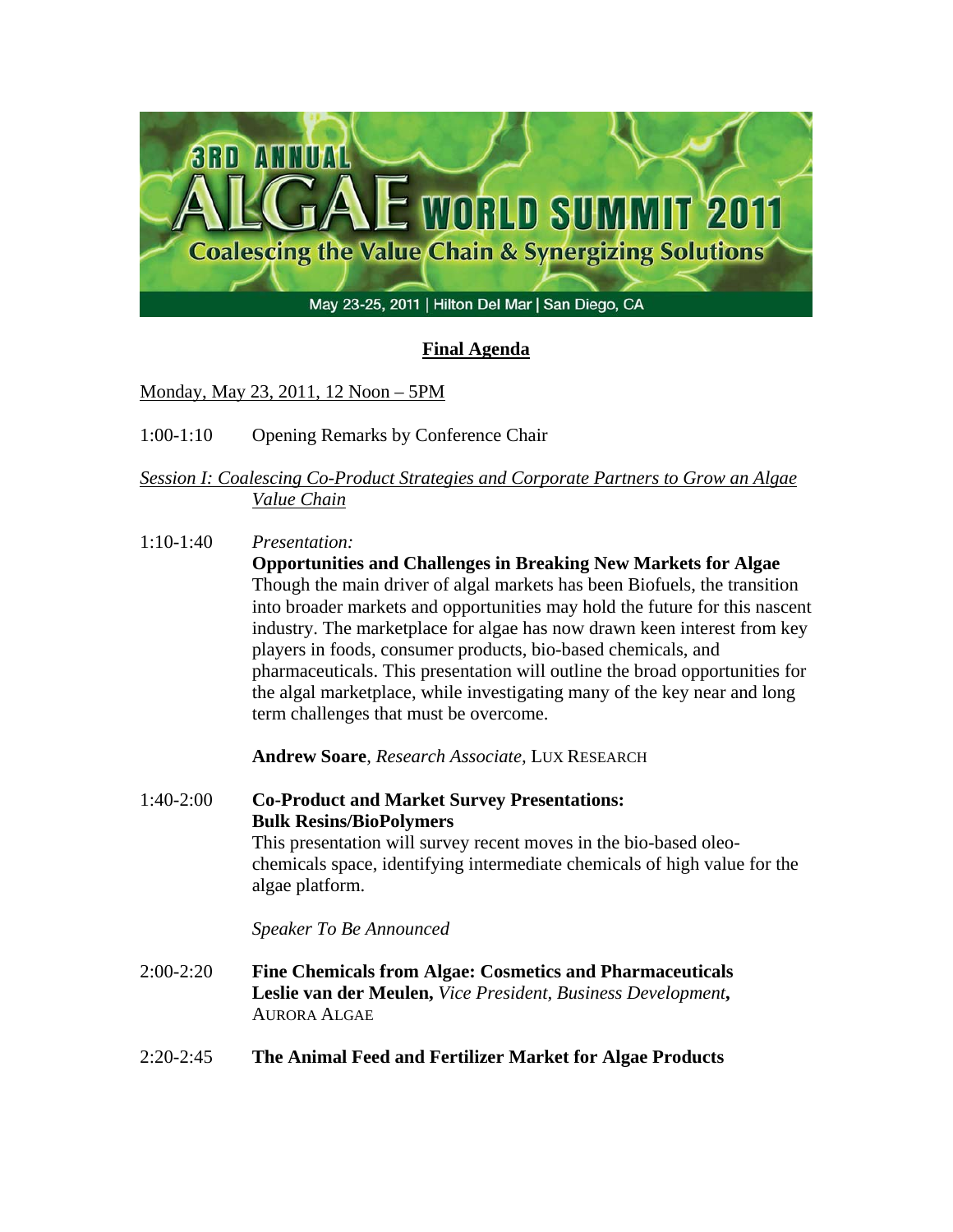This presentation will survey how major players source animal feed and fertilizers, review current prices, and explore production quality requirements of feed and fertilizer buyers. **Ron Henson**, *Supply Chain Manager*, PHYCOBIOSCIENCES

- 2:45-3:15 Networking break
- 3:15-3:35 **Human Food Products from Algae: Nutraceuticals, Omegas, Protein** Mr. Edwards will provide the latest update on human food markets for algae byproducts, exploring competitive scenarios, pricing, and quality control issues.

#### **Mark R. Edwards**, *Professor*, ARIZONA STATE UNIVERSITY

#### 3:35-4:05 **Status Update on Algae for Biofuels**

This presentation will provide an overview on developments in the global biofuels market, assessing where algae-based biofuels, whether bioethanol, biodiesel or bio-butanol, fit into the evolving industry. The presentation will touch on current world oil prices and their impact on biofuels production, export/import issues, and key joint ventures between biofuels producers and major petroleum producers/refiners/distributors. **Russell Teall**, *President & Founder*, BIODIESEL INDUSTRIES, INC. **Mike Campbell**, *Director Energy Systems Division*, LOGOS TECHNOLOGIES

#### 4:05-5:00 *Panel Discussion:* **What Role Will Corporate Strategics Play in Enabling an Algae Value Chain?**

*This panel assembles a variety of established corporations from different sectors that are looking at algae from different perspectives, and could provide support for algae players, whether as partners in JVs, as product off-takers, or suppliers of key technology components.* 

- What are realistic timelines to revenue for different product lines?
- The co-product strategy on the way to fuels—how will it really work?
- How to leverage shorter-term products for longer term lipids scale up?
- Industry consolidation scenarios– different developers have different solutions that may need to be combined – how will this work in practice? M&A, cross-licensing, joint ventures.

#### *Panelists:*

**James M. Andersen,** *Business Director, Green Fuels and Chemicals,*  UOP HONEYWELL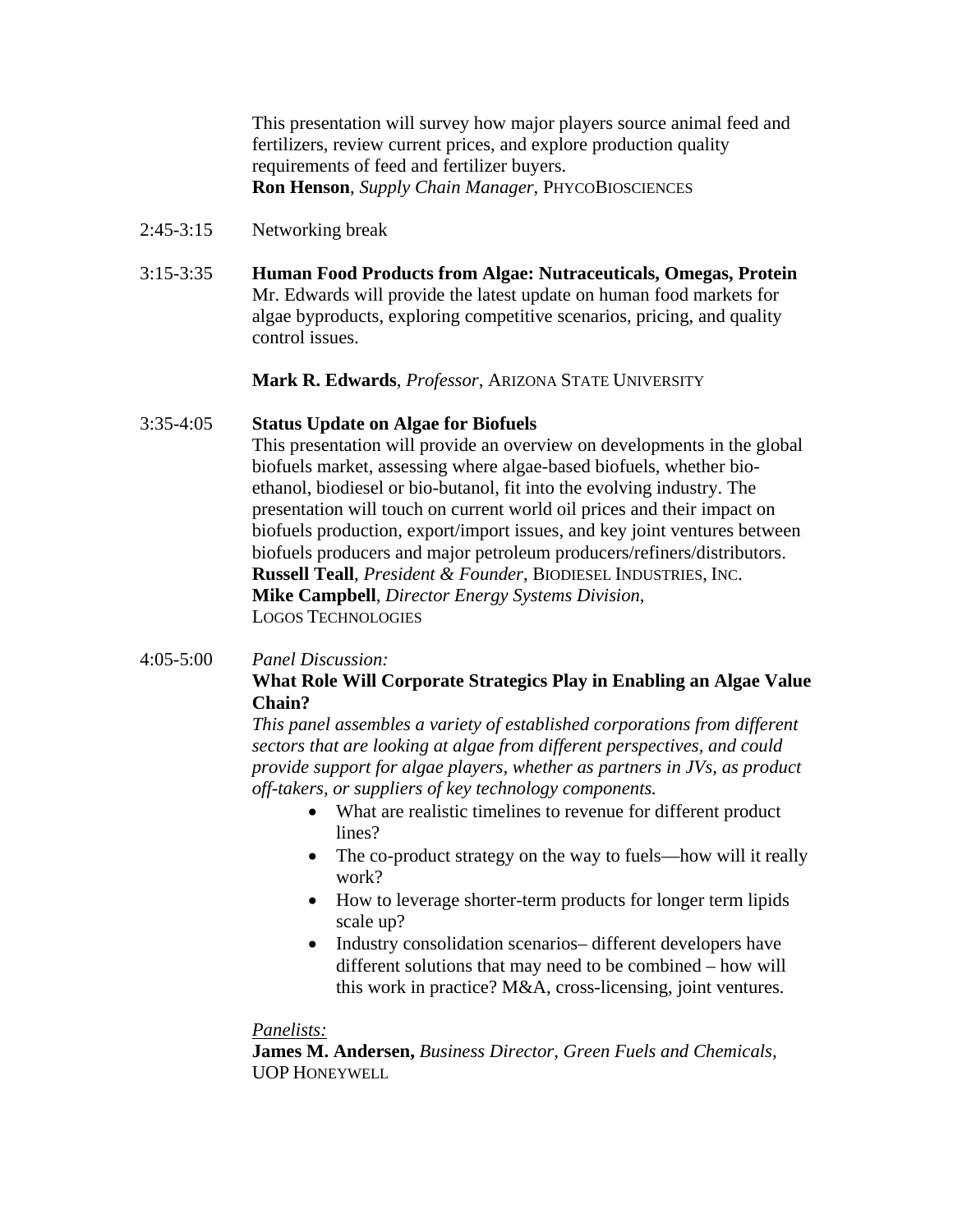**Bryan Yeh**, *Assistant Vice President, Biofuels, Infrastructure, Logistics and Product Solutions Group*, SAIC **Senior Representative**, CARGILL **Lucie Bednarova Duesterhoeft**, *Senior Researcher, Global R&D,*  GENERAL MOTORS **Pete He**, *Senior Research Fellow, Technology Acquisition, Sustainability*, HENKEL CONSUMER GOODS INC.

### **Tuesday, May 24, 2011**

| 7:00-8:00 | <b>Networking Breakfast</b>                   |
|-----------|-----------------------------------------------|
| 8:00-8:10 | <i><b>Opening Remarks by Summit Chair</b></i> |

*Session II: Assembling the Breakthroughs Needed to Create a Global Algae Industry*

*Leading algae technology developers, producers, university and government lab researchers will profile advances that together offer the promise of cutting algal production and extraction costs.* 

### OVERVIEW

| 8:10-8:40                | <b>Challenges Scaling-Up Algae Technologies to Commercial Operations</b><br>Mark Warner, Senior V.P., Process Industries, HARRIS GROUP INC.                                                                                                                 |
|--------------------------|-------------------------------------------------------------------------------------------------------------------------------------------------------------------------------------------------------------------------------------------------------------|
|                          | "Microalgae Strain Development for Biofuels Applications"<br><b>Juergen Polle</b> , <i>Professor</i> , <i>Department of Biology</i> ; <i>Associate Director</i> ,<br>Aquatic Research & Environmental Assessment Center, BROOKLYN<br><b>COLLEGE OF CUNY</b> |
| 8:40-9:10                | Assessing the Real Near-term Opportunity in Algal Technology in<br>Light of Biomass Rates, Lipid Rates, Capex & Opex Costs<br>Brad Bartilson, CEO, PHOTON8                                                                                                  |
| <b>ALGAE BIOSCIENCES</b> |                                                                                                                                                                                                                                                             |
| 9:10-9:40                | Lipid and metabolic profiling of algae under environmental stress<br><b>Tobias Kind, Assistant Project Scientist, Metabolomics,</b><br><b>UC DAVIS GENOME CENTER</b>                                                                                        |
| 9:40-10:10               | <b>Screening Algal Strains from the Everglades for Biofuel Production</b><br><b>Krish Jayachandran, Associate Professor of Environmental</b><br>Microbiology, Dept. of Earth and Environment,<br>FLORIDA INTERNATIONAL UNIVERSITY                           |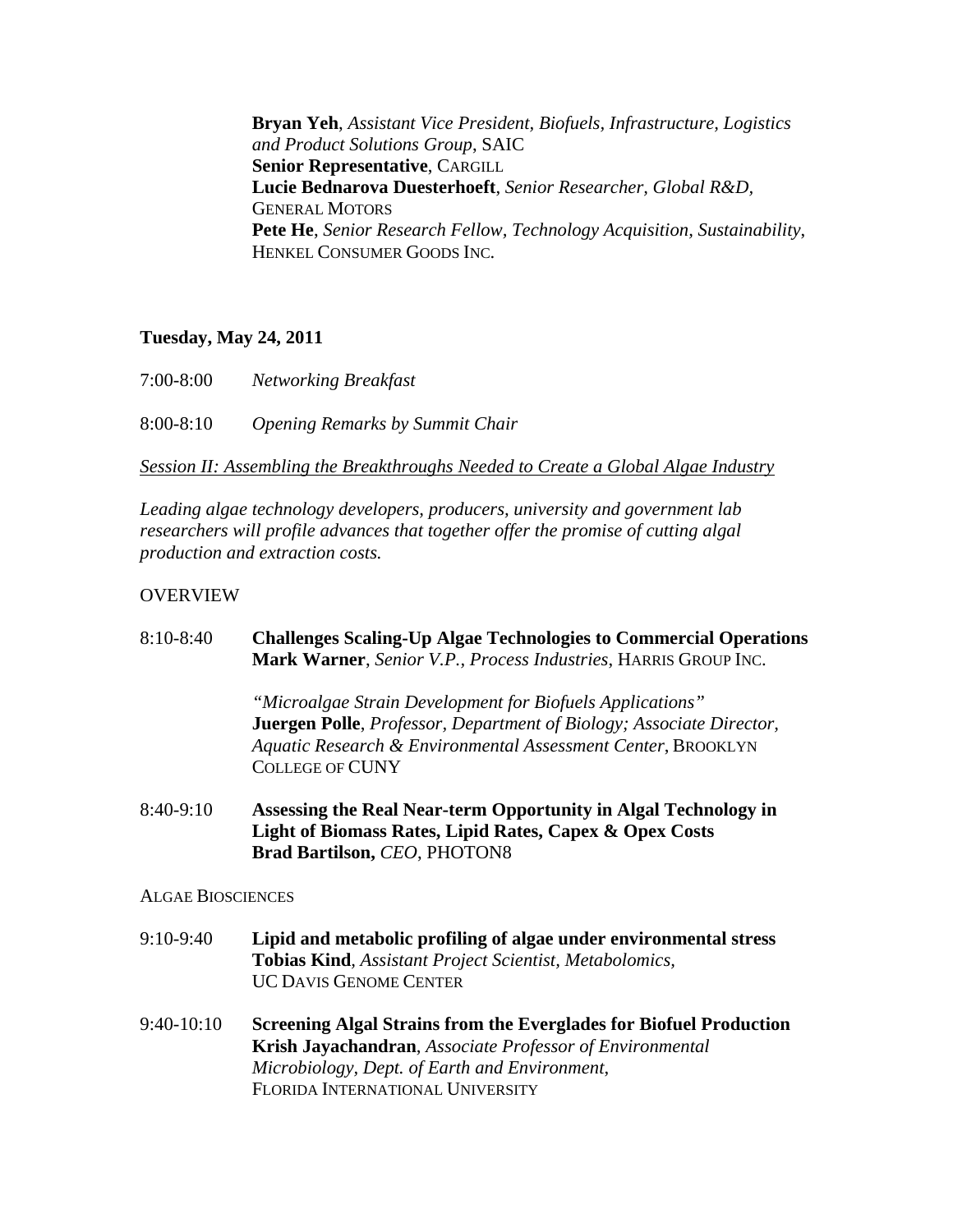- 10:15-10:30 *Networking Break*
- 10:30-11:00 **Metabolic Engineering and Characterization of Cyanobacteria for Biodiesel Production Anne M. Ruffing**, *Truman Fellow, Bioenergy and Defense Technologies*, SANDIA NATIONAL LABORATORIES
- 11:00-11:30 **Growth Rates and Yields of Oil, Protein and Carbohydrate for Micralgae as Regulated by Growth Conditions B. Greg Mitchell,** *Research Biologist,* UNIVERSITY OF CALIFORNIA, SAN DIEGO; *Associate Director*, SAN DIEGO CENTER FOR ALGAL **BIOTECHNOLOGY**
- 11:30-12:00 **Technology Update from Origin Oil Paul Reep,** *Senior Vice President of Technology,* ORIGIN OIL
- 12:00-1:30 GROUP LUNCHEON
- 1:30-2:00 **Physiological Regulation of Lipid Accumulation in Microalgae Keith Cooksey,** *Professor*, MONTANA STATE UNIVERSITY
- 2:00-2:30 **Technology Update from Solix Biofuels Joel Butler**, *Chief Executive Officer*, SOLIX BIOFUELS

### ALGAE FARMING AND POND TECHNIQUES

- 2:30-3:00 **First Principles for Algae Flocculation John Hewson,** *Technical Staff, Engineering Sciences Center,*  SANDIA NATIONAL LABORATORIES **Phillip Pohl,** *Technical Staff, Engineering Sciences Center,*  SANDIA NATIONAL LABORATORIES
- 3:00-3:20 *Networking break*
- 3:20-3:50 **Pond-scale Diagnostics in Algae Production Jeri Timlin**, *Technical Staff, Biological & Materials Sciences Center,* SANDIA NATIONAL LABORATORIES
- 3:50-4:20 **Use of CAFO Waste and Anaerobic Digester Nutrients to Enhance Microalgae Production Barry Toyonaga**, *Chief Business Officer*, KENT BIOENERGY CORPORATION

#### SESSION III: ALGAE FUNDING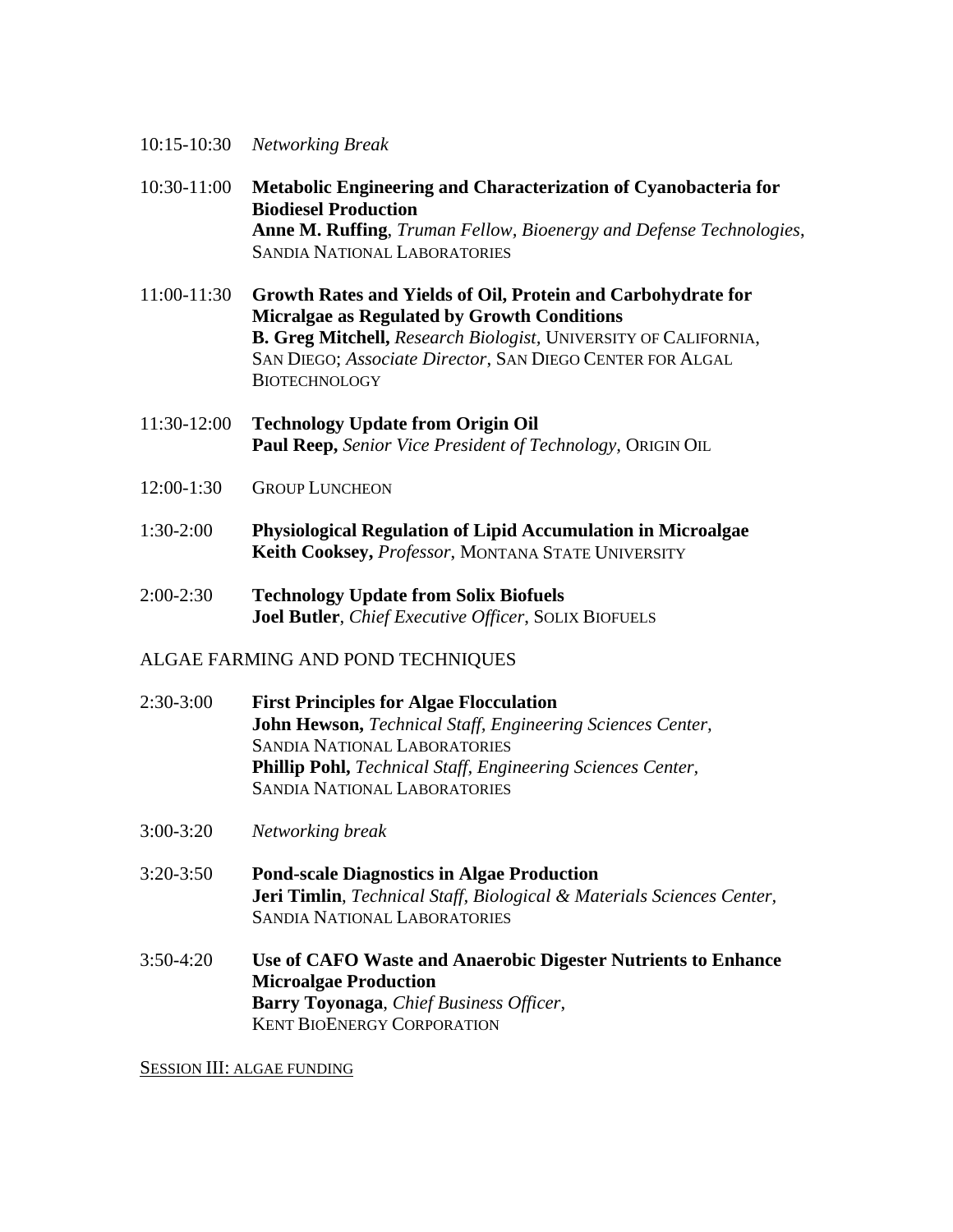4:20-5:10 **Algae Funding Round-Table –** *Panel Discussion*  This panel will bring together corporate strategic investors, equity funds and venture capitalists to explore time-frames to scale-up, major hurdles, financing and growth strategies, and the role of governmental assistance. *Panelists:* **Jim Long,** *Partner***,** GABRIEL VENTURE PARTNERS **John J. McKenna**, *Managing Director*, HAMILTON CLARK & CO. **Sandeep H. Patel**, *Managing Director, Investment Banking,* BARCLAYS **CAPITAL** 

Wednesday, May 25, 8:00AM-12:30PM

8:00-8:30 **Challenges and Breakthroughs in Harvesting and De-Watering Stanton J. Barnes**, *Founder and CEO*, BIOALGENE

## *Session II Continued: Assembling the Breakthroughs Needed to Create a Global Algae Industry*

DOWNSTREAM: EXTRACTION AND CONVERSION

| 8:30-9:00   | <b>Applications of Ionic Liquids in Dewatering</b><br><b>Blake Simmons</b> , Vice President of Deconstruction,<br><b>JOINT BIOENERGY INSTITUTE</b>                                                                                                                                     |
|-------------|----------------------------------------------------------------------------------------------------------------------------------------------------------------------------------------------------------------------------------------------------------------------------------------|
| 9:00-9:30   | <b>Catalyzed Conversion of Non-Food Biomass to Fuels and Chemicals:</b><br>Use of Algal Lipids and Carbohydrate Feedstocks<br>Pete Silks, Team Leader, LOS ALAMOS NATIONAL LABORATORY                                                                                                  |
| 9:30-10:00  | <b>Green Recovery: Zero-cost Biofuel Recovery Process from Microalgal</b><br><b>Biomass</b><br>Xinyao Liu, Research Associate, The Biodesign Institute,<br><b>ARIZONA STATE UNIVERSITY</b>                                                                                             |
| 10:00-10:30 | Networking Break                                                                                                                                                                                                                                                                       |
| 10:30-11:00 | <b>Integrative Applications of Biochemical Engineering for Biomass</b><br><b>Technology</b><br><b>Ji-Won Yang, Professor, Department of Chemical and Biomolecular</b><br>Engineering, KAIST (KOREA ADVANCED INSTITUTE OF SCIENCE AND<br>TECHNOLOGY) & CEO, ADVANCED BIOMASS R&D CENTER |
| 11:00-11:30 | Pyrolysis and Hydrodoxygenation as It Applies to Converting Algae<br>to Bio-based Chemicals & Fuels<br><b>ALLEN ARADI, Manager, Customer Technical Service, ALBEMARLE</b>                                                                                                              |